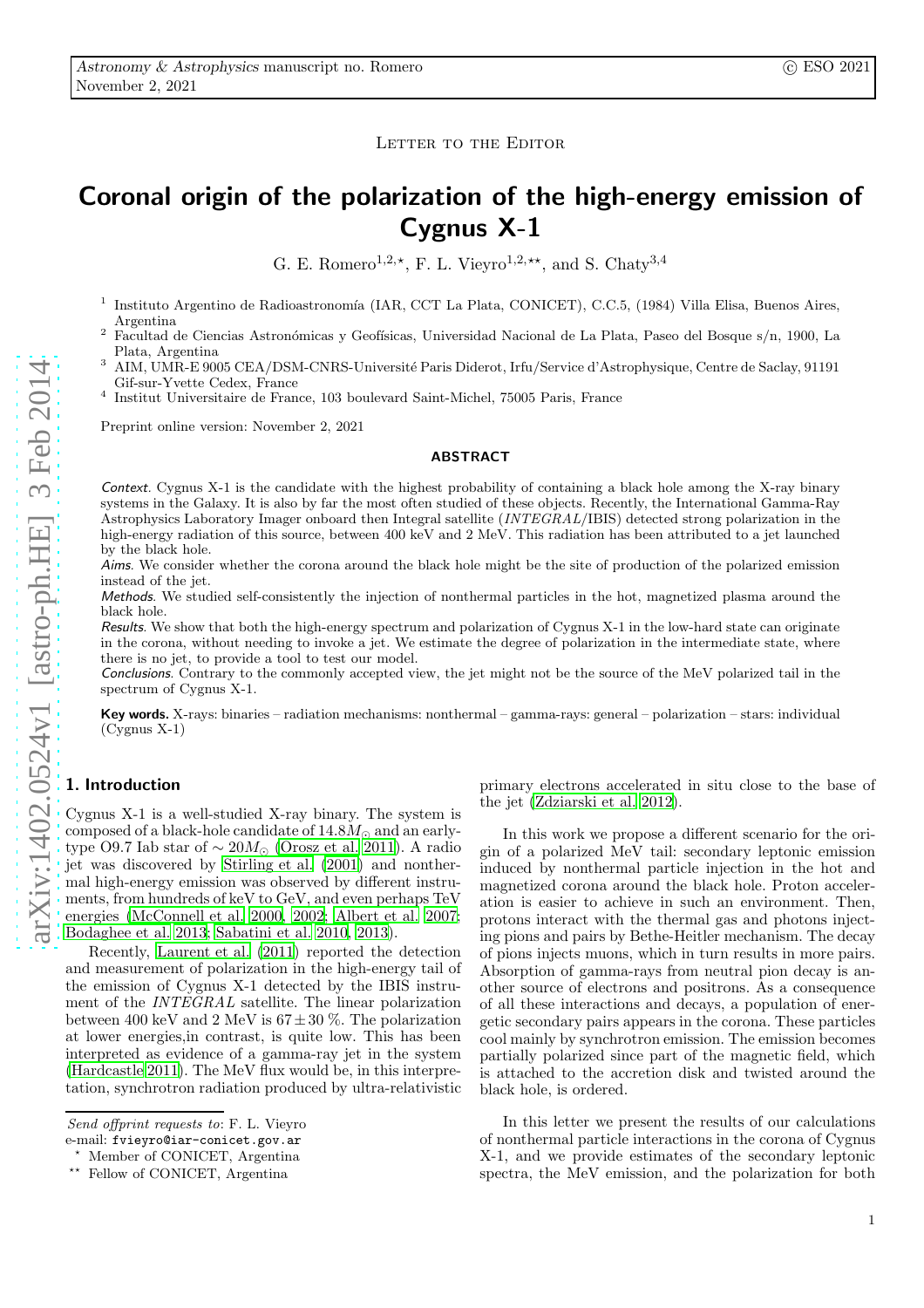the low hard (LH) and the intermediate soft (IS) states of the source.

# <span id="page-1-1"></span>2. Corona of Cygnus X-1

The existence of a corona of hot  $(T \sim 10^9 \text{ K})$ plasma in Cygnus X-1 was first proposed by [Bisnovatyi-Kogan & Blinnikov \(1977\)](#page-3-10). If the corona is supported by the magnetic field and the escape of the particles occurs by diffusion instead of advection to the black hole, there is time for thermalization, and ions and electrons share the same temperature, in contrast the advection-dominated cases (ADAFs, [Narayan & Yi 1995\)](#page-3-11).

The comptonization of disk photons by hot electrons in the corona produces the power-law observed in hard X-rays up to  $\sim$  150 keV [\(Dove et al. 1997;](#page-3-12) [Poutanen 1998](#page-3-13)). The existence of a corona is strongly supported by the detection of a Compton reflection feature and the 6.4 keV Fe  $K_{\alpha}$  line.

The most likely shape of the corona is spherical [\(Dove et al. 1997\)](#page-3-12). In the LH state, the size of the corona lies within  $\sim 20 - 50 r_{\rm g}$  [\(Poutanen 1998\)](#page-3-13), where  $r_{\rm g}$  is the gravitational radius. Here we model the coronal region as a sphere centered on the black hole with a size of  $R_c = 30r_g$ , and a luminosity of 1 % of the Eddington luminosity, that is,  $L_c = 1.6 \times 10^{37} \text{ erg s}^{-1}$ .

The magnetic field strength is obtained considering equipartition between the magnetic energy density and the bolometric photon density of the corona (e.g., [Bednarek & Giovannelli 2007;](#page-3-14) [Romero et al. 2010](#page-3-15)). This yields  $B \sim 5.7 \times 10^5$  G.

The hard X-ray emission of the corona is a powerlaw in photon energy  $\epsilon$  with an exponential cut-off at high energies  $(n_{ph}(\epsilon) \propto \epsilon^{-\alpha} e^{-\epsilon/\epsilon_c} \text{ erg}^{-1} \text{ cm}^{-3})$ . We adopt  $\alpha = 1.6$  and  $\epsilon_c = 150$  keV, as determined for Cygnus X-1 [\(Poutanen et al. 1997](#page-3-16)). The photon field of the accretion disk is modeled as a blackbody of temperature  $kT<sub>d</sub> = 0.1$ keV.

### 3. Particle transport

Several works have been devoted to study the effects of nonthermal electron injection in a hot, magnetized corona (e.g., [Belmont et al. 2008;](#page-3-17) [Malzac & Belmont 2009](#page-3-18); [Vurm & Poutanen 2009\)](#page-4-1). Models considering both relativistic electrons and protons have been developed by [Romero et al. \(2010\)](#page-3-15) and [Vieyro & Romero \(2012\)](#page-4-2). We adopt here a variation of the latter.

## 3.1. Injection

The mechanism of nonthermal particle injection in black hole coronae is likely to be fast magnetic reconnection: a topological reconfiguration of the magnetic field caused by a change in the connectivity of the field lines. A first-order Fermi mechanism takes place within the reconnection zone, caused by two converging magnetic fluxes of opposite polarity that move toward each other with a velocity  $v_{\text{rec}}$ . The resulting injection function of relativistic particles is a power-law  $N(E) \propto E^{-\Gamma}$  with an index somewhere in the range  $1 \leq \Gamma \leq 3$  [\(Drury 2012;](#page-3-19) [Bosch-Ramon 2012\)](#page-3-20). The best fit of the IBIS data is obtained with  $\Gamma = 2.2$ , which is consistent with all simulations implemented so far (e.g., [Kowal et al. 2011\)](#page-3-21).

<span id="page-1-0"></span>Table 1. Main parameters of the corona of Cygnus X-1 in the LH state.

| Parameter                                                 | Value                 |
|-----------------------------------------------------------|-----------------------|
| $M_{\rm BH}$ : black hole mass $ M_{\odot} $              | $14.8^{\overline{a}}$ |
| $R_c$ : corona radius $[r_g]$                             | 30                    |
| $r_{\rm in}/R_{\rm c}$ : inner disk/corona ratio          | 0.9                   |
| $\epsilon_c$ : X-ray spectrum cut-off [keV]               | 150                   |
| $\alpha$ : X-ray spectrum power-law index                 | 1.6                   |
| $\eta$ : acceleration efficiency                          | $10^{-2}$             |
| $B:$ magnetic field [G]                                   | $5.7 \times 10^5$     |
| $kT$ : disk characteristic temperature [keV]              | 0.1                   |
| Free Parameters                                           |                       |
| $n_i$ , ne: plasma density $\lceil \text{cm}^{-3} \rceil$ | $6.2 \times 10^{13}$  |
| $\Gamma$ : primary injection index                        | 2.2                   |
| q: fraction of power injected in relativistic particles   | 0.05                  |

Notes.  $(a)$  [Orosz et al. \(2011\)](#page-3-0)

The acceleration rate  $t_{\text{acc}}^{-1} = E^{-1} dE/dt$  for a particle of energy E in a magnetic field B is  $t_{\text{acc}}^{-1} = \eta e c B / E$ , where  $\eta$  is a parameter that characterizes the efficiency of the mechanism in the magnetized plasma. We estimate  $\eta \sim$ 10<sup>−</sup><sup>2</sup> (following [Vieyro & Romero 2012](#page-4-2)).

The power available in the system for accelerating particles to relativistic energies can be estimated as in [del Valle et al. \(2011](#page-3-22)), and it yields  $\sim$  13 %  $L_c$ . The total power injected into relativistic protons and electrons,  $L_{\text{rel}}$ , is assumed to be a fraction of the luminosity of the corona,  $L_{rel} = q_{rel} L_c$ , with the constraint  $q_{rel} < 0.13$ . The way in which energy is divided between hadrons and leptons is unknown. We consider a model where the power injected in protons,  $L_p$ , is 100 times the power in leptons,  $L_e$ . The injection function is both homogeneous and isotropic. The main parameters of the corona model for the LH state of Cygnus X-1 are given in Table [1.](#page-1-0)

#### 3.2. Secondaries

Primary protons are mainly cooled by photomeson production and, at low energies, by pp interactions. These processes end by injecting secondary leptons and gamma-rays. Secondary pair production is also due to photon-photon annihilation and the Bethe-Heitler process. The most important background photon field for pair creation is the thermal X-ray radiation of the corona.

#### 3.3. Radiative losses

Radiative losses include synchrotron radiation, IC scattering, and relativistic Bremsstrahlung for electrons and muons. Photon production by pair annihilation must also be considered. For protons, the relevant mechanisms are synchrotron radiation, photomeson production, and hadronic inelastic collisions. Non-radiative losses are dominated by diffusion.

A complete discussion of the cooling times of all these processes can be found in [Romero et al. \(2010\)](#page-3-15) and [Vieyro & Romero \(2012\)](#page-4-2). The injection of secondary particles, such as pions and muons, is also discussed in these works.

The maximum energy for electrons and protons can be inferred using a balance between the acceleration rate and the cooling rate. This yields  $E_{\text{max}}^e \sim 10 \text{ GeV}$  for electrons,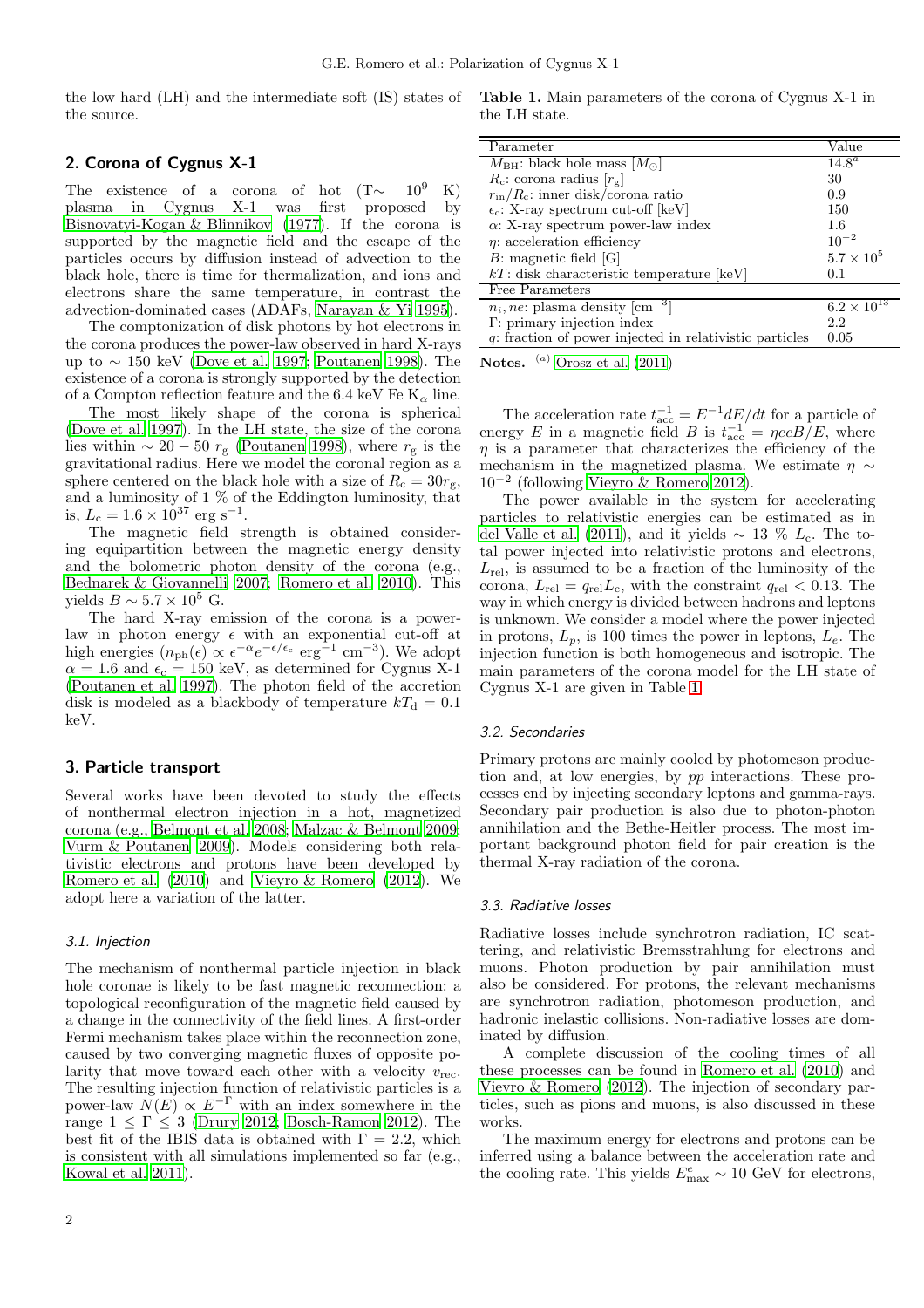and  $E_{\text{max}}^p \sim 10^3$  TeV for protons. Particles of such energies satisfy the Hillas criterion, and can be confined within the corona.

#### 3.4. Spectral energy distribution

In this work we aim to determine the equilibrium distribution of secondary pairs. To find it, we solved a system of coupled transport equations in the steady state and assumed spatial homogeneity and isotropy. A detailed discussion of the treatment is presented in [Romero et al. \(2010](#page-3-15)) and [Vieyro & Romero \(2012\)](#page-4-2).

The left panel of Fig. [1](#page-3-23) shows the spectral energy distribution along with the corrected INTEGRAL/IBIS data  $(Zdziarski et al. 2012)<sup>1</sup>$  $(Zdziarski et al. 2012)<sup>1</sup>$  $(Zdziarski et al. 2012)<sup>1</sup>$  $(Zdziarski et al. 2012)<sup>1</sup>$ . The synchrotron radiation of electron/positron pairs dominates the spectrum for  $E_{\gamma}$  < 100 MeV. Given the small size of the corona, the synchrotron radiation below  $E < 1$  eV is self-absorbed. All radio and infrared emission of the source comes from the jet [\(Stirling et al. 2001](#page-3-1); [Zdziarski et al. 2012,](#page-4-0) [2013](#page-4-3); [Russell & Shahbaz 2013\)](#page-3-24).

The synchrotron secondary emission provides an excellent fit of the MeV nonthermal tail of Cygnus X-1. Above 100 MeV almost all emission is absorbed by the coronal Xray field, with dominance of stellar photons at higher energies ( $E > 100$  GeV, see [Vieyro & Romero 2012\)](#page-4-2). Radiation in this energy range, as discussed by [Zdziarski et al. \(2013\)](#page-4-3), is expected be produced in the jet. Hadronic models of jetwind interaction [\(Romero et al. 2003\)](#page-3-25) might be relevant in this energy range as well.

In the right panel of Fig. [1](#page-3-23) we present the resulting nonthermal electron/positron distribution in the corona. The spectrum can be fitted with a broken power-law with indices 2.2 at low energies and 3.8 at high energies. In contrast to the primary electrons, the most energetic pairs reach energies of  $\sim 1$  TeV.

# 4. Polarization

A relativistic electron/positron population with a powerlaw energy spectrum  $N(E) \propto E^{-\Gamma}$  will produce a synchrotron flux density  $S(\nu) \propto B_0^{(1+\Gamma)/2} \nu^{(1-\Gamma)/2}$  for an optically thin source with a uniform magnetic field  $B_0$  $(E = h\nu$ , where  $\nu$  is the frequency of the radiation). In this case, the degree of linear polarization will be (e.g., [Pacholczyk & Swihart 1970\)](#page-3-26)

$$
P_0(\Gamma) = \frac{3\Gamma + 3}{3\Gamma + 7}.\tag{1}
$$

For an index of  $\Gamma = 3.8$ , as obtained in the previous section for the high-energy secondary pairs, we derive a polarization of  $P_0 \sim 78.3$  %. This value is the highest possible, since the turbulent magnetic field will decrease the degree of polarization. Additional changes are introduced if the ordered field is not homogeneous (see [Korchakov & Syrovatskii 1962](#page-3-27)). If the random component of the field is  $B_r$ , and the ordered field has components  $B_\perp$ and  $B_{\parallel}$  normal and parallel to the accretion disk, the degree of polarization becomes

$$
P_{\text{total}}(\Gamma) = \frac{15 \Gamma + 5}{8 \Gamma + 7} P_0 \frac{B_0^2}{B_0^2 + B_r^2} \frac{\langle \Delta B^2 \rangle}{B_0^2},\tag{2}
$$

with  $\langle \Delta B^2 \rangle = \langle B_{\perp}^2 \rangle - \langle B_{\parallel}^2 \rangle$  and the average is carried out over the whole range of accessible angles. In the LH state the ejection of a jet requires a minimum inclination angle of the field lines with respect to the axis perpendicular to the disk of  $\theta = 30$  deg, and the dominant poloidal field is nearly parabolic [\(Romero & Vila 2014\)](#page-3-28). Averaging from 30 to 90 deg, we obtain  $\Delta B^2 \sim 0.2B_0^2$ . The observations by [Laurent et al. \(2011\)](#page-3-8) are consistent with a value  $P_{\text{total}} \sim$ 50%. This would imply  $B_r \approx 0.73B_0$ , with a total magnetic field  $B_0 + B_r \sim 5.7 \times 10^5$  G (Sect. [2\)](#page-1-1).

# 5. Intermediate state

Cygnus X-1 is most of the time (up to  $90\%$ ) in the LH state, but from time to time it enters the so-called intermediate state (IS), when the source transits from LH to high-soft (HS) State. In this IS, the source exhibits a relatively soft X-ray spectrum ( $\alpha \sim 2.1 - 2.3$ ) and a moderately strong thermal component (see [Malzac et al. 2006\)](#page-3-29).

We applied the model described in the previous sections to the data presented in [Malzac et al. \(2006](#page-3-29)) (see Fig. 2). We assumed that the luminosity of the corona is 2% of the Eddington luminosity, which results in  $L_c \sim 3.8 \times 10^{37}$  erg s<sup>-1</sup>. This is in accordance with the count rate of Cygnus X-1 by RXTE during the period of observation [\(Malzac et al.](#page-3-29) [2006\)](#page-3-29). The hard X-ray emission of the corona is characterized by a power-law of index  $\alpha \sim 2.2$  and an exponential cut-off at  $\epsilon_c = 200 \text{ keV}$  in the IS.

The data from *INTEGRAL* do not cover the energy range of the accretion disk emission. Therefore, we adopted  $k_{\text{max}} = 0.3$  keV, which is an intermediate value between the typical 0.1 and 0.6 keV in the LH and HS states, respectively [\(Malzac et al. 2006\)](#page-3-29). The disk inner radius was estimated according to [Vila et al. \(2012](#page-4-4)); we considered a luminosity of the disk of  $L_d = 4 \times 10^{37}$  erg s<sup>-1</sup> [\(Poutanen 1998](#page-3-13)). The disk/corona ratio was taken as 0.8, yielding  $R_c \sim 10r_g$ .

In the right panel of Fig. [2](#page-3-30) we show the secondary-pair spectrum, which is softer at high energies than the corresponding spectrum in the LH state. In the IS there is no jet, and the accretion disk is much closer to the black hole. This suggests a small inclination angle for the field lines. Adopting a homogeneously ordered field within the Alfvén radius, we obtained a linear polarization of  $P_{\text{total}} = 83$ %  $\frac{B_0^2}{B_0^2 + B_{\rm r}^2}$  from the calculated electron/positron spectrum. In this state the expected polarization is  $\sim$  54 %, slightly higher than in the LH state. In a jet model the polarization in the IS should be zero, since there is no jet. This is a specific prediction of our model.

# 6. Conclusions

We estimated the polarization of the emission predicted by a hybrid thermal/nonthermal lepto-hadronic corona model for Cygnus X-1. This provides an alternative explanation of the high polarization observed by [Laurent et al. \(2011](#page-3-8)). The current data correspond only to the LH state, but our predictions will be testable also with data from the IS state. If polarization is found in the IS, the coronal model will be

<span id="page-2-0"></span><sup>&</sup>lt;sup>1</sup> As noted and corrected by Zdziarski et al.  $(2012)$ , there is a calibration problem with the original spectrum presented by [Laurent et al. \(2011](#page-3-8)).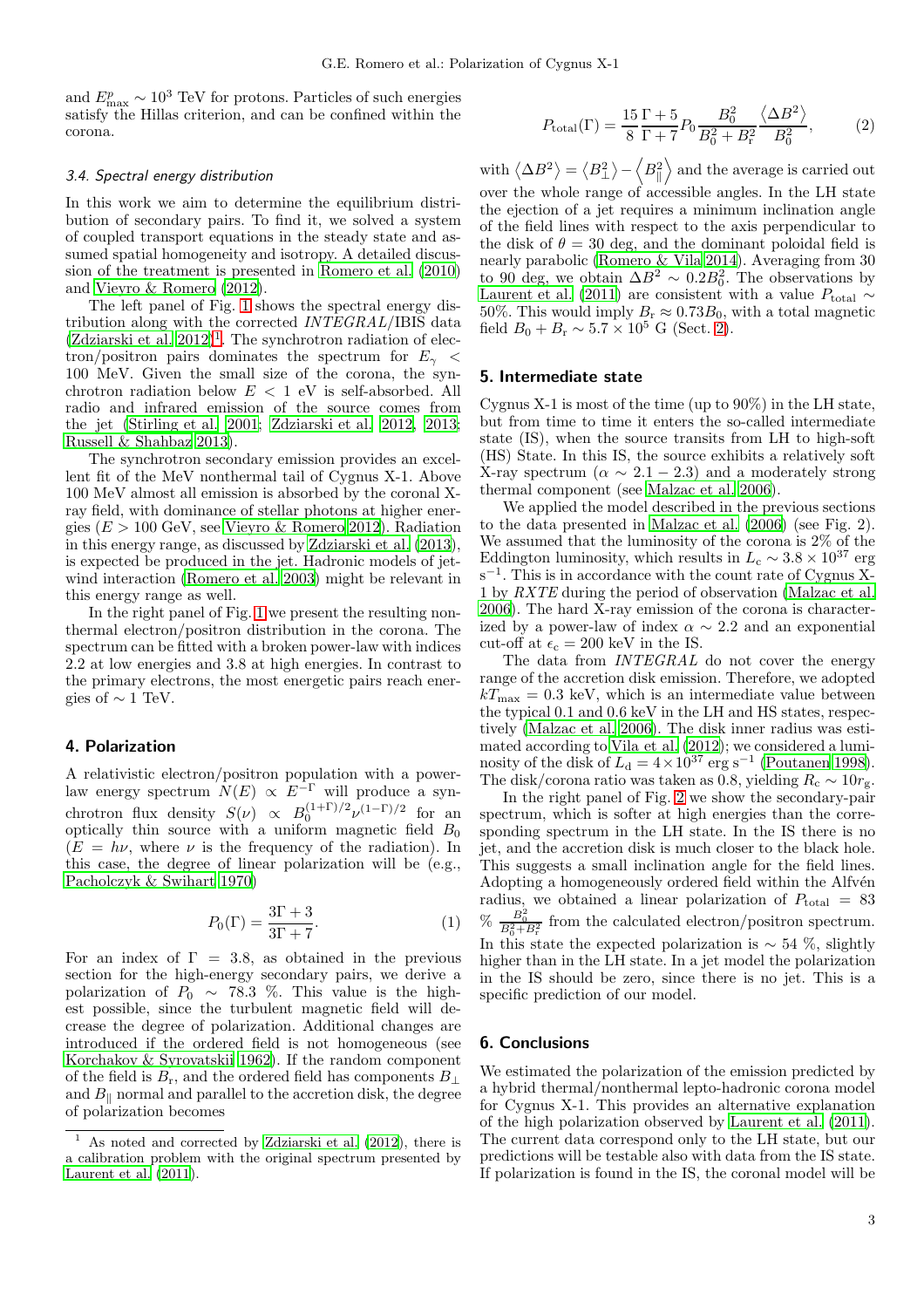

Fig. 1. Computed SED and IBIS data (left panel), and secondary-pair energy distribution (right panel) for the LH state.

<span id="page-3-23"></span>

<span id="page-3-30"></span>Fig. 2. Computed SED and SPI+IBIS data (left panel), and secondary-pair energy distribution (right panel) for the IS.

strongly supported. This can be tested in the future using the polarimetric capabilities of the soft gamma-ray detector onboard ASTRO-H.

#### Acknowledgments

This work was supported by the Argentine Agencies CONICET (PIP 0078) and ANPCyT (PICT 2012-00878), as well as by grant AYA2010-21782-C03-01 (Spain). S.C. and G.E.R. acknowledge funding by the Sorbonne Paris Cité (SPC), Scientific Research Project - Argentina 2013. S.C. thanks the Centre National d'Etudes Spatiales (CNES). This work is based on observations obtained with MINE: the Multi-wavelength INTEGRAL NEtwork.

## References

- <span id="page-3-4"></span>Albert, J., Aliu, E., Anderhub, H., et al. 2007, ApJ, 665, L51
- <span id="page-3-14"></span>Bednarek, W. & Giovannelli, F. 2007, A&A, 464, 437
- <span id="page-3-17"></span>Belmont, R., Malzac, J., & Marcowith, A. 2008, A&A, 491, 617
- <span id="page-3-10"></span>Bisnovatyi-Kogan, G. S. & Blinnikov, S. I. 1977, A&A, 59, 111
- <span id="page-3-5"></span>Bodaghee, A., Tomsick, J. A., Pottschmidt, K., et al. 2013, ApJ, 775, 98

<span id="page-3-20"></span>Bosch-Ramon, V. 2012, A&A, 542, A125

- <span id="page-3-22"></span>del Valle, M. V., Romero, G. E., Luque-Escamilla, P. L., Martí, J., & Ramón Sánchez-Sutil, J. 2011, ApJ, 738, 115
- <span id="page-3-12"></span>Dove, J. B., Wilms, J., Maisack, M., & Begelman, M. C. 1997, ApJ, 487, 759

<span id="page-3-19"></span>Drury, L. O. 2012, MNRAS, 422, 2474

- <span id="page-3-9"></span>Hardcastle, M. J. 2011, Science, 332, 429
- <span id="page-3-27"></span>Korchakov, A. A. & Syrovatskii, S. I. 1962, Soviet Ast., 5, 678 Kowal, G., de Gouveia Dal Pino, E. M., & Lazarian, A. 2011, ApJ,
- <span id="page-3-21"></span>735, 102 Laurent, P., Rodriguez, J., Wilms, J., et al. 2011, Science, 332, 438
- <span id="page-3-8"></span>Malzac, J. & Belmont, R. 2009, MNRAS, 392, 570
- <span id="page-3-29"></span><span id="page-3-18"></span>
- <span id="page-3-2"></span>Malzac, J., Petrucci, P. O., Jourdain, E., et al. 2006, A&A, 448, 1125 McConnell, M. L., Ryan, J. M., Collmar, W., et al. 2000, ApJ, 543, 928
- <span id="page-3-3"></span>McConnell, M. L., Zdziarski, A. A., Bennett, K., et al. 2002, ApJ, 572, 984
- Narayan, R. & Yi, I. 1995, ApJ, 452, 710
- <span id="page-3-11"></span><span id="page-3-0"></span>Orosz, J. A., McClintock, J. E., Aufdenberg, J. P., et al. 2011, ApJ, 742, 84
- <span id="page-3-26"></span>Pacholczyk, A. G. & Swihart, T. L. 1970, ApJ, 161, 415
- <span id="page-3-13"></span>Poutanen, J. 1998, in Theory of Black Hole Accretion Disks, ed. M. A. Abramowicz, G. Bjornsson, & J. E. Pringle, Cambridge Contemporary Astrophysics (Cambridge University Press, Cambridge, UK), 100
- <span id="page-3-16"></span>Poutanen, J., Krolik, J. H., & Ryde, F. 1997, MNRAS, 292, L21
- <span id="page-3-25"></span>Romero, G. E., Torres, D. F., Kaufman Bernadó, M. M., & Mirabel, I. F. 2003, A&A, 410, L1
- <span id="page-3-15"></span>Romero, G. E., Vieyro, F. L., & Vila, G. S. 2010, A&A, 519, A109
- <span id="page-3-28"></span>Romero, G. E. & Vila, G. S. 2014, Introduction to Black Hole Astrophysics (Springer, Berlin)
- <span id="page-3-24"></span>Russell, D. M. & Shahbaz, T. 2013, [arXiv1312.0942R]
- <span id="page-3-6"></span>Sabatini, S., Striani, E., Verrecchia, F., et al. 2010, The Astronomer's Telegram, 2715, 1
- <span id="page-3-7"></span>Sabatini, S., Tavani, M., Coppi, P., et al. 2013, ApJ, 766, 83
- <span id="page-3-1"></span>Stirling, A. M., Spencer, R. E., de la Force, C. J., et al. 2001, MNRAS, 327, 1273